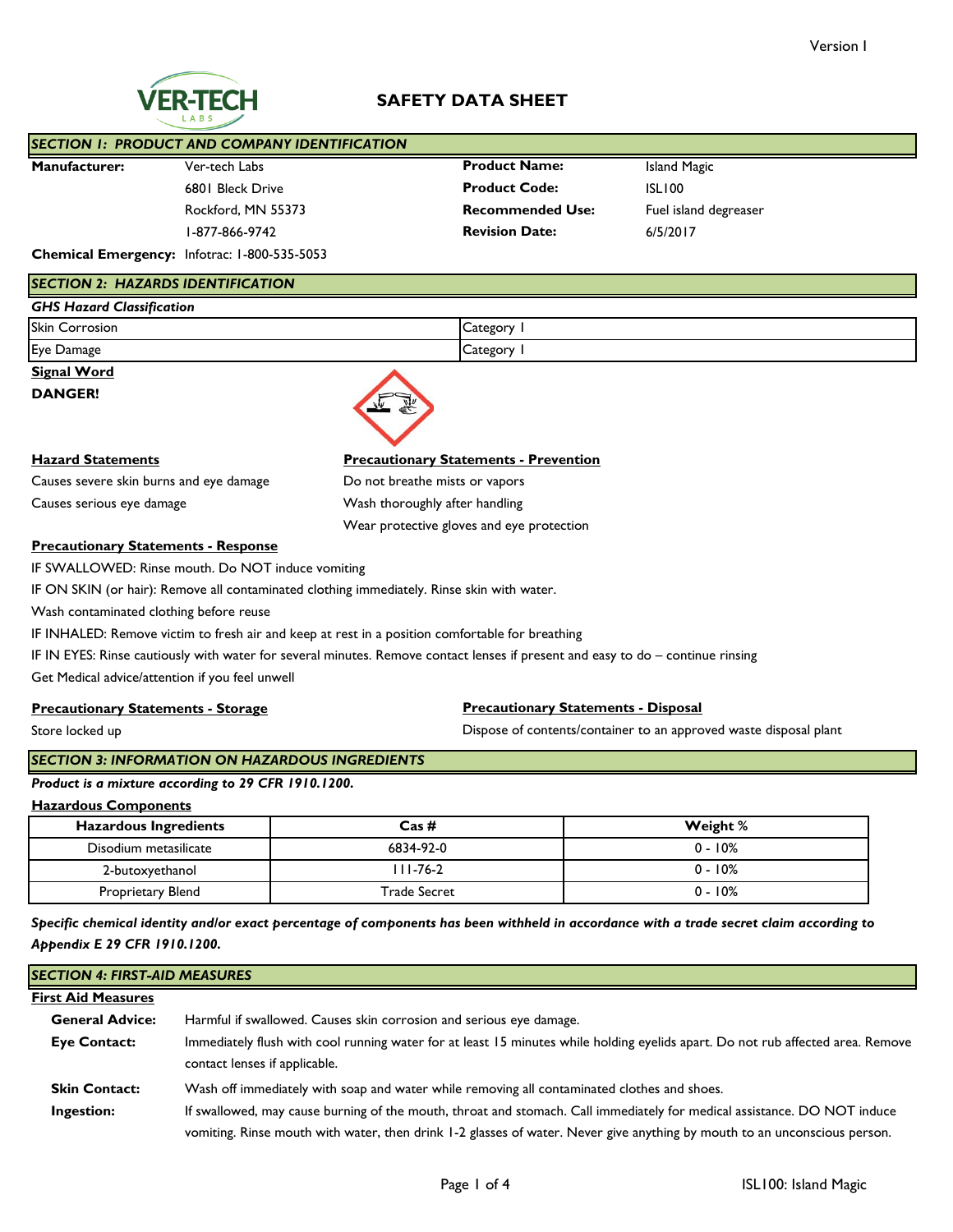**Inhalation:** Remove to fresh air.

#### **Most Important Symptoms and Effects**

 **Symptoms:** Irritation to eyes and skin. Symptoms may include stinging, tearing, redness, swelling and blurred vision.

#### **Indication of any immediate medical attention and special treatment needed**

**Note to Physician:** Treat symptomatically.

# **Flammable Properties Flammability: Explosive Prop:** Not considered to be an explosive hazard.  **Suitable: Extinguishing Media** Use extinguishing measures that are appropriate to local circumstances and the surrounding environment. *SECTION 5: FIRE-FIGHTING MEASURES* Not considered to be a fire hazard.

 **Unsuitable:** Do not use water jet as an extinguisher, as this will spread the fire.

#### **Specific Hazards Arising from Chemical**

 **Hazards:** During fire, gases hazardous to health may be formed.

#### **Protective equipment and precautions for fire-fighters**

**Fire-Fight Method:** In the event of a fire, fire-fighters should wear appropriate protective equipment and self-contained breathing apparatus (SCBA) with a full face-piece operated in positive pressure mode.

#### *SECTION 6: ACCIDENTAL RELEASE MEASURES*

Personal Precautions: Evacuate personnel to safe areas. Isolate hazard area and deny entry. Stay upwind of spill/leak. Use personal protective equipment. Avoid contact with skin, eyes or clothing.

**Environ. Precautions: Clean-Up Method:** Prevent release to the environment if possible. Dike large spills to prevent material from entering streams or sewer systems. Soak-up with inert absorbent material and place into appropriate container for disposal. Clean contaminated area thoroughly with water. Prevent product from entering drains.

## *SECTION 7: HANDLING AND STORAGE*

| Handling: | Use personal protective equipment when needed. Avoid contact with skin, eyes, and clothing. Wash hands before eating,             |
|-----------|-----------------------------------------------------------------------------------------------------------------------------------|
|           | drinking, or smoking. Remove contaminated clothes and wash before reuse. Use in a ventilated area.                                |
| Storage:  | Store in closed containers in cool, dry, well-ventilated area. Avoid overheating or freezing. Keep in properly labeled containers |
|           | and out of reach of children.                                                                                                     |

**Incomp. Materials:** Oxidizing agents. Strong acids. Prolonged contact with alkali sensitive metals and alloys.

## *SECTION 8: EXPOSURE CONTROLS AND PERSONAL PROTECTION*

**Exposure Guidelines**

| <b>Hazardous Chemical</b> | <b>OSHA PEL</b>          | <b>ACGIH TLV</b>         |
|---------------------------|--------------------------|--------------------------|
| Disodium metasilicate     | $3 \text{ mg/m}$         | No information available |
| 2-butoxyethanol           | $50$ ppm                 | $20$ ppm                 |
| Proprietary Blend         | No information available | No information available |

#### **Appropriate Engineering Controls**

 **Eng. Controls:** Ensure adequate ventilation, especially in confined areas.

### **Personal Protection Equipment (PPE)**

| Eyes:               | Recommend safety goggles or shield.                                                           |
|---------------------|-----------------------------------------------------------------------------------------------|
| <b>Respiratory:</b> | Not usually necessary where ventilation is sufficient to maintain vapors under the TLV limit. |
| Skin:               | Avoid skin contact. Recommend chemical resistant gloves.                                      |

# *SECTION 9: PHYSICAL AND CHEMICAL PROPERTIES*

#### **Information on basic physical and chemical properties**

 **Physical State:** Liquid **Freezing Point:** Not determined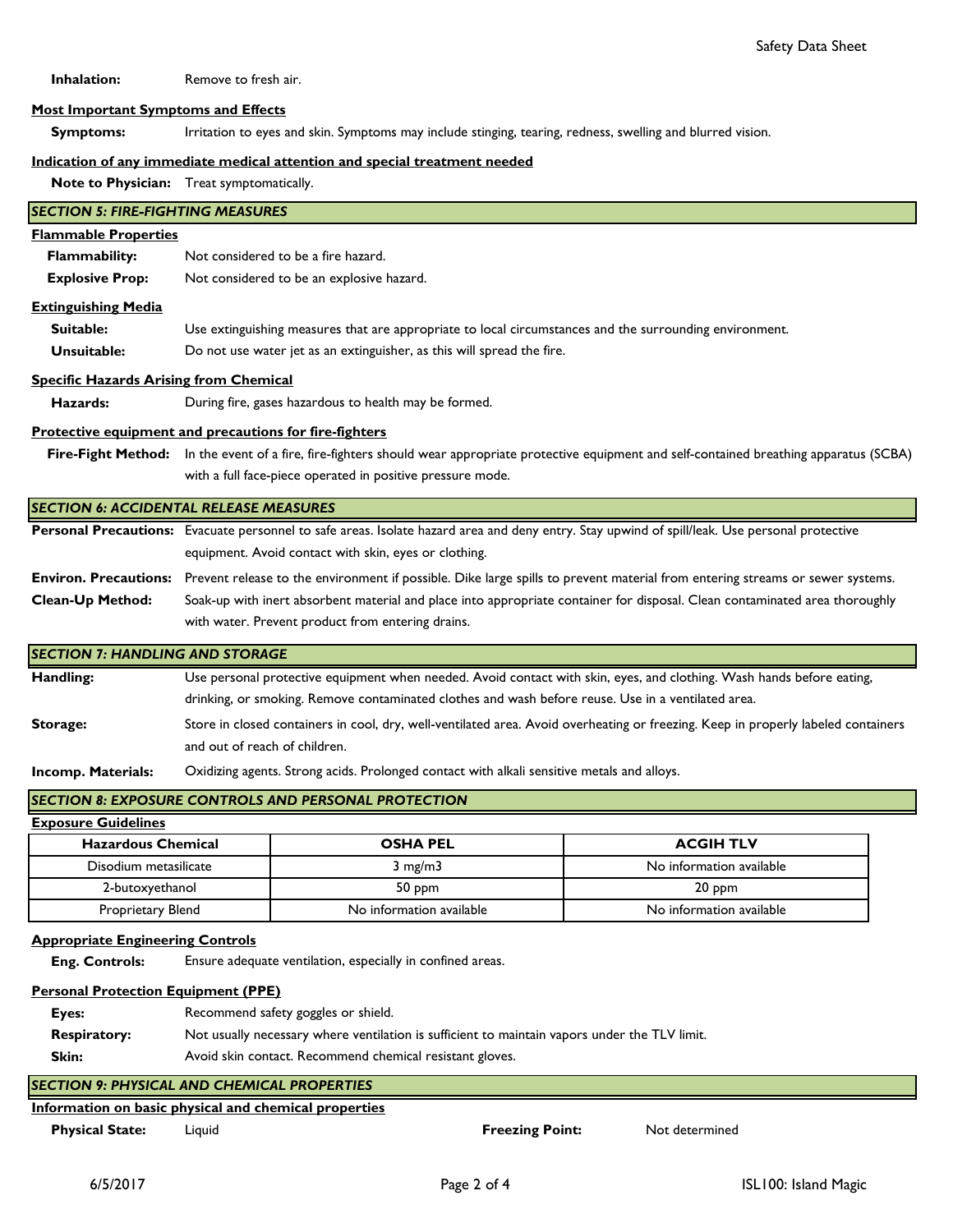| Appearance:              | Green liquid             | <b>Boiling Point:</b>      | Not determined |
|--------------------------|--------------------------|----------------------------|----------------|
| Color:                   | Green                    | <b>Evaporation Rate:</b>   | Not determined |
| Odor:                    | Mild                     | <b>Vapor Pressure:</b>     | Not determined |
| <b>Odor Threshold:</b>   | No information available | <b>Vapor Density:</b>      | Not determined |
| pH:                      | 13.0                     | <b>Relative Density:</b>   | Not determined |
| <b>Flash Point:</b>      | Not determined           | <b>Flammability:</b>       | Not determined |
| <b>Water Solubility:</b> | Soluble in water         | <b>Explosive Limits:</b>   | Not determined |
| <b>Viscosity:</b>        | Not determined           | <b>Part. Coefficient:</b>  | Not determined |
| <b>Specific Gravity:</b> | 1.07                     | <b>Auto-ignition Temp:</b> | Not determined |
| <b>Melting Point:</b>    | Not determined           | Decomp. Temp:              | Not determined |

#### *SECTION 10: STABILITY AND REACTIVITY*

**Stability: Haz. Decomposition: Haz. Polymerization:** No information available. **Incompatibilities:** Oxidizing agents. Strong acids. Prolonged contact with alkali sensitive metals and alloys. **Conditions to Avoid:** Heat, moisture and incompatibles. Stable under ordinary conditions of use and storage. Thermal decomposition can lead to release of irritating and toxic gases and vapors.

#### *SECTION 11: TOXICOLOGY INFORMATION*

| <b>Component Information</b> |                          |                          |
|------------------------------|--------------------------|--------------------------|
| <b>Hazardous Chemical</b>    | LD50 Oral                | <b>LD50 Dermal</b>       |
| Disodium metasilicate        | $600$ mg/kg (rat)        | No information available |
| 2-butoxyethanol              | 1300 mg/ $kg$ (rat)      | $>$ 2000 mg/kg (rat)     |
| Proprietary Blend            | No information available | No information available |

#### **Potential Health Effects**

| <b>Exposure Routes:</b> | Eye Contact, Dermal Contact, Ingestion, Inhalation                                                                    |
|-------------------------|-----------------------------------------------------------------------------------------------------------------------|
| <b>Acute Toxicity:</b>  |                                                                                                                       |
| Eyes:                   | Causes eye irritation with tearing, redness, and impaired vision.                                                     |
| Skin:                   | Causes skin irritation, redness, and itching.                                                                         |
| Ingestion:              | Harmful if swallowed.                                                                                                 |
| Inhalation:             | Respiratory irritant.                                                                                                 |
| <b>Chronic Effects:</b> | Avoid repeated exposure. May aggravate pre-existing medical conditions including eye, skin and respiratory disorders. |
| <b>Carcinogenicity:</b> | Not classifiable as a human carcinogen by OSHA, NTP or IARC.                                                          |

## *SECTION 12: ECOLOGICAL INFORMATION*

| <b>Ecotoxicity</b>        |                                      |                                  |
|---------------------------|--------------------------------------|----------------------------------|
| <b>Hazardous Chemical</b> | <b>Toxicity to Fish</b>              | <b>Toxicity to Invertebrates</b> |
| Disodium metasilicate     | No information available             | No information available         |
| 2-butoxyethanol           | 1474 mg/l (96h: Oncorhynchus mykiss) | 1500 mg/l (48 h: water flea)     |
| Proprietary Blend         | No information available             | No information available         |

## **Environmental Toxicity**

| <b>Biodegradation:</b>  | No information available. |
|-------------------------|---------------------------|
| <b>Persistence:</b>     | No information available. |
| <b>Bioaccumulation:</b> | No information available. |
| <b>Mobility:</b>        | No information available. |

#### **Waste Disposal: Container:** Recover or recycle if possible. Disposal should be in compliance with applicable federal, state, and local regulations. Do not dispose of in the environment, in sewage, and/or in drains. *SECTION 13: DISPOSAL CONSIDERATIONS* Drain contaminated container thoroughly. Do not reuse container.